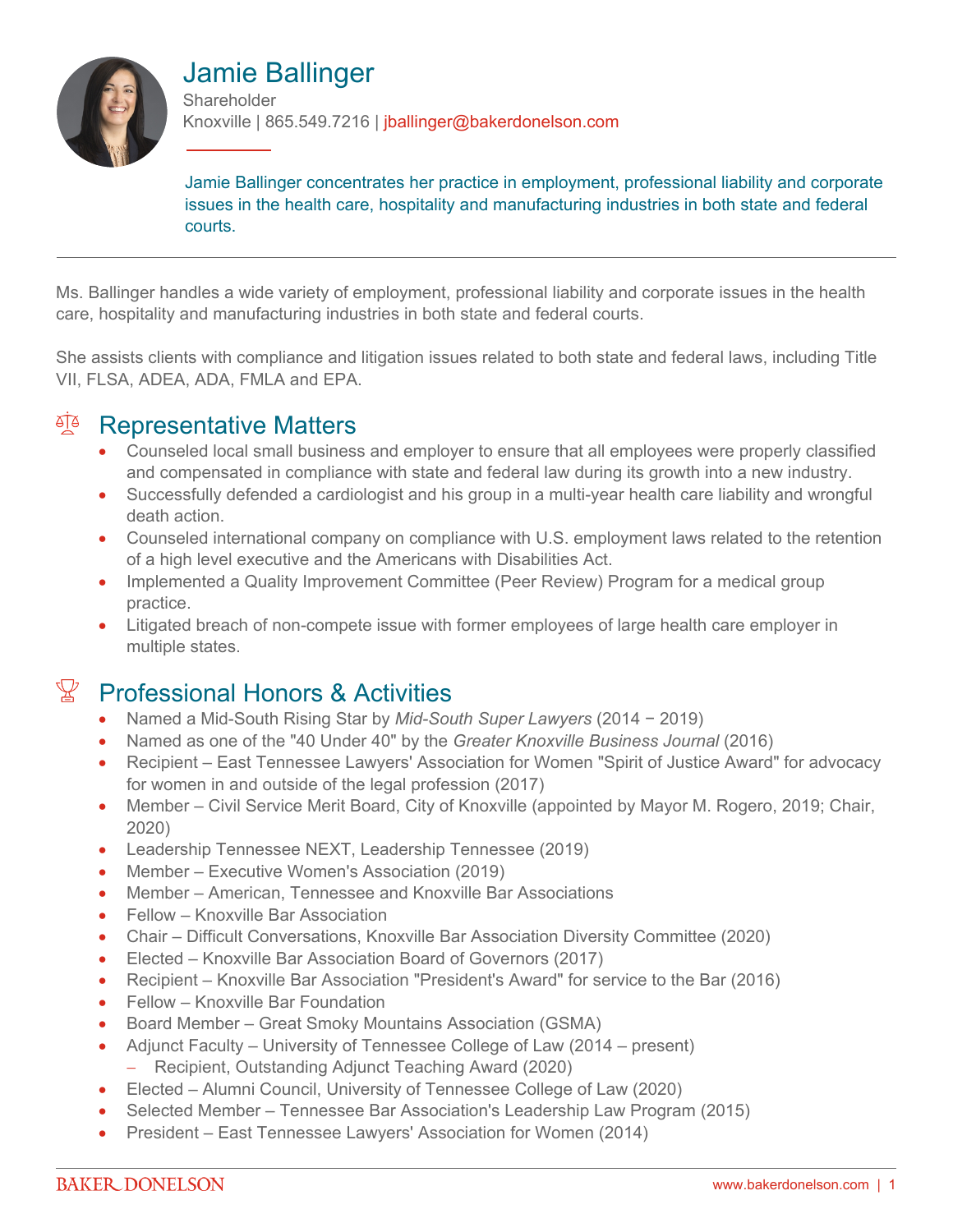- Chair Interfaith Health Clinic Foundation Board (2016 2017)
- Board member North Knoxville Business and Professionals' Association (2015)
- Recipient Chancellor George C. Lewis Advocacy Award
- Member Hamilton Burnett American Inn of Court
- Order of the Barristers

## **Publications**

- Contributing Author American Health Law Association Year in Review Health Care Liability and Litigation (January 2022)
- "Determination: Young Women Forging Their Paths," *Women's Initiative Newsletter* (October 2020)
- "Remote Depositions: A Great Tool for Litigators During Coronavirus," *Trial Spotlight Newsletter* (August 2020)
- Co-author "Virtual proceedings: A Practitioners' Guide," *Westlaw* (July 2020)
- Co-author "Return to Work Analysis for Vulnerable Employees During COVID-19," republished in *Westlaw* (May 14, 2020)
- Co-author "Navigating Remote Depositions: A Practitioners' Guide," Republished May 7, 2020 in *Bloomberg Law* (April 22, 2020)
- Co-author "Tips for Asserting and Upholding the Patient Safety Work Product Privilege," *DRI MedLaw Update* (2013)
- Co-author "Provider Liability: It is Not Just Malpractice Anymore," *East Tennessee Medical News* (January 2011)
- "Medical Malpractice Claims Report Update Bredesen Signs Bill Amending Health Data Reporting Act," *East Tennessee Medical News* (January 2011)
- "Legislative Update: The Tennessee Health Carrier Grievance and External Review Procedure Act," *East Tennessee Medical News* (January 2011)
- "Legislative Update The Tennessee Patient Safety and Quality Improvement Act," *East Tennessee Medical News* (January 2011)
- "Coming Soon Mandatory Compliance Plans. Are You Ready? ," *East Tennessee Medical News*  (January 2011)
- "A Physician's Unprofessional Conduct Could Lead to Sanctions from the Tennessee Board of Medical Examiners," *Knoxville Academy of Medicine*, magazine (January 2011)

#### **<u><b>Speaking Engagements**</u>

- "The New Overtime Wage Rule and its Impact on the Hospitality Industry," Greater Knoxville Hospitality Association (August 2016)
- "The Year Ahead in Employment Law," East Tennessee Society for Healthcare Human Resources (2016)
- "Employment Law Fundamentals, Seeds for Success," Women in Entrepreneurship Seminar (2015)
- "Preparing to take the Plaintiff's Deposition," Tennessee Bar Association's "Mastering the Deposition" seminar (2014)
- "Medical Malpractice and Contracts," University of Tennessee College of Nursing (2013)

#### **E** Webinars

 To Trial or Not to Trial: Changing Considerations and Strategies for Effective COVID-Era Dispute Resolution (March 2021)

# **S** Education

- University of Tennessee College of Law, J.D., 2008, cum laude
- University of Tennessee, B.A., Rhetoric and Writing, 2001, summa cum laude